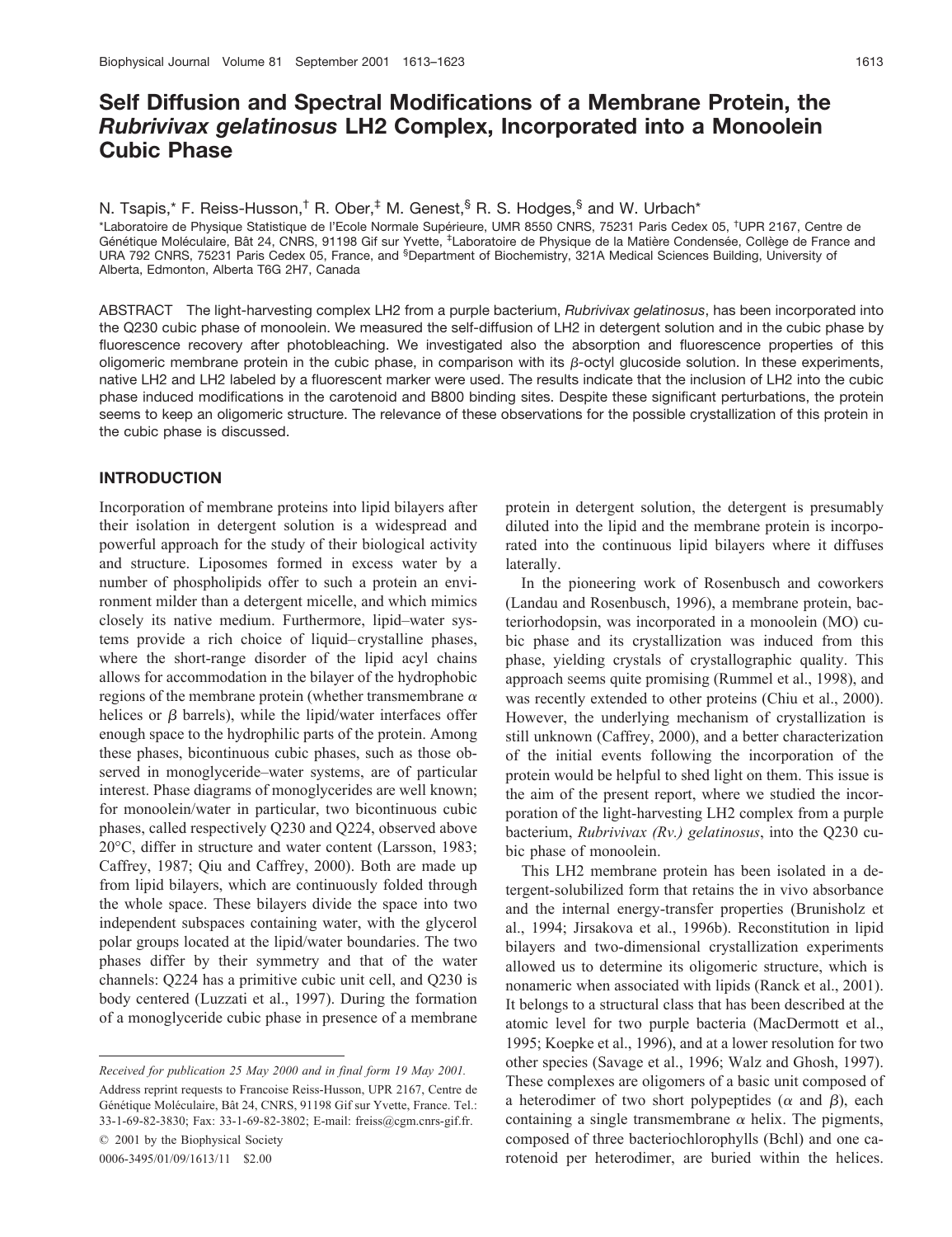Several of these basic units (either 8 [Koepke et al., 1996] or 9 [MacDermott et al., 1995; Savage et al., 1996; Walz and Ghosh, 1997]) are associated to form a hollow cylinder, with the cylinder axis roughly parallel to the transmembrane  $\alpha$  helices. The outer surface of the cylinder is formed by the  $\beta$  subunits, and its inner surface by the  $\alpha$  ones.

The LH2 is representative of membrane proteins that are strongly hydrophobic and devoid of large hydrophilic parts. In the present work, its incorporation into the MO Q230 cubic phase was studied by small x-ray scattering. The lateral diffusion coefficient of the protein was determined in this phase by following the fluorescence recovery after photobleaching, and its value was compared to that measured in the detergent-solubilized state. The small-angle x-ray scattering experiments indicated that low amounts of LH2 do not perturb the cubic-phase structure, where the complex probably exists in an oligomeric state. A phase transition to the lamellar  $L_{\alpha}$  phase was, however, triggered when the concentration of protein was higher. Absorbance and steady-state fluorescence measurements indicated that some pigment–protein interactions and the inter-pigment energy transfer were modified in these MO liquid– crystalline phases. These changes were restricted to the carotenoid and to the most solvent-exposed Bchl molecules, revealing a partial opening of these pigment-binding sites.

# **EXPERIMENTAL PROCEDURES**

#### **Materials**

Monoolein (1-monooleoyl-rac-glycerol,  $M = 356.5$ , denoted MO) was obtained from Sigma (St. Quentin, France) (purity  $\sim$ 99% as indicated by the provider) and used without further purification. Monoolein density has been taken equal to 1g/ml. Octyl- $\beta$ -D-glucopyranoside (OG, M = 292.4, cmc  $\approx$  26 mM, e.g., 7.8 mg/ml (Kameyama and Takagi, 1990)) was purchased from Bachem (Basel, Switzerland), and lauryl-dimethylamineoxide (LDAO) from Fluka (St. Quentin, France). 1,3-bis-[tris(Hydroxymethyl)-methylamino]-propane (BisTris-propane,  $M = 282.3$ ) was purchased from Sigma-Aldrich.  $(N$ -octadecanoylamino)fluorescein  $(C_{18}FLUO, M = 613)$  was purchased from Molecular Probes (Eugene, OR), and 5-Carboxyfluorescein *N*-hydroxysuccinimide ester (FLUOS) from Boehringer (Mannheim, Germany). All other chemicals were of reagent grade. Water was purified using a Milli-Q system from Millipore (St. Quentin, France). The  $250-\mu l$  gas-tight syringes used to build the mixing device described below were purchased from Hamilton (Bonaduz, Switzerland) (1725 RN, part 81165) as well as the additional nuts (No. 30902) and needles (No. 22-51-3, 0.41-mm internal diameter).

#### **LH2 isolation and fluorescent labeling**

The LH2 complex was isolated from photosynthetically grown *Rv. gelatinosus* cells after solubilization of the membranes with LDAO, followed by chromatographic purification according to a published protocol (Jirsakova et al., 1996b) with slight modifications (Ranck et al., 2001). In the purified preparation, LDAO was finally exchanged for 27 mM (8 mg/ml) OG by adsorption of the protein on a small di-ethyl aminoethyl-Sepharose Fast Flow (Pharmacia, Uppsala, Sweden) column: the gel was washed extensively with a 10-mM BisTris-propane buffer, pH 9.0, containing 8 mg/ml OG and 1 mM EDTA, then the protein was eluted with 0.2 M NaCl in this buffer. Alternatively, LDAO was exchanged for 27 mM OG by repetitive cycles of concentration, followed by dilution with OG-containing buffer, using Amicon XM-50 (Millipore) ultrafiltration membranes. Exchange of buffer when needed was performed either by dialysis or on a Sephadex PD10 (Pharmacia) gel filtration column.

Fluorescent labeling of the isolated LH2 (2 mg/ml) was performed by incubation at 22°C with 3 mM FLUOS (added from a 0.3 M stock solution in dimethylsulfoxide, 20-fold molar excess of reagent over protein) in a 50 mM HEPES buffer (Sigma), pH 7.5, containing 1 mg/ml LDAO. The preparation was put on ice and most of the excess FLUOS was eliminated by chromatography first on a Sephadex PD10 column equilibrated in the same buffer, then on a Biogel P6DG (Biorad, St. Quentin, France) column. On both columns, most of free FLUOS was retarded and separated from the protein that was recovered in the void volume but still contained some residual free FLUOS. Exchange of LDAO for OG was then performed as described above by several cycles of concentration by ultrafiltration on Centricon 100 units (Millipore) followed by dilution with 27 mM OGcontaining buffer. This allowed, at the same time, separation of the protein from the last amounts of free FLUOS, which were eliminated in the successive ultrafiltrates, as judged from their visible absorption spectrum.

Purity of the various preparations was evaluated by SDS-PAGE on 16.5% acrylamide minigels (0.75-mm thickness) (Schägger and Von-Jagow, 1987), which were stained with Coomassie Brilliant Blue G250. For FLUOS-labeled preparations, illumination of the gels with UV light before staining was used to determine if one or both LH2 polypeptides were labeled. The extent of FLUOS labeling was determined in a difference spectrum by the increased absorbance at 498 nm (as compared with the unlabeled sample) using for FLUOS an extinction coefficient  $\epsilon_{\text{mM}} = 74$ (as indicated by the manufacturer).

The protein concentration was determined by its absorbance, using for the Bchl<sub>3</sub>( $\alpha\beta$ ) protomer an extinction coefficient  $\epsilon_{\text{mM}}$  = 382 at 854 nm (Jirsakova, 1995). Because the molecular weight of  $(\alpha\beta)$  is 12,531, according to the gene sequence (accession number: AF312921), 1 mg/ml protein corresponds to  $A = 30.5$  at 854 nm.

## **Fluorescent peptide**

The sequence of the transmembrane fluorescent peptide is the following: Lys-Lys-Gly- $(Leu)_{12}$ -Lys-Lys-Ala-amide and the N-terminus is derivatized with a fluoroscein-isothiocyanate (FITC) group. The FITC has a mass of 389 Da. The whole peptide has a mass of 2405 Da. It was synthesized using standard Tert-butyloxycarbonyl group (Boc) chemistry as described (Sereda et al., 1993) except for the following differences: the side chain on Lys was the 9-fluorenylmethoxycarbonyl (Fmoc); the peptide was cleaved using no anisole or ethanedithiol; and the Boc group was removed before cleavage and the N-terminal was left free. The crude peptide was then dissolved in dimethylformamide:dichloromethane:hexafluoroisopropanol 80:15:5 (v:v:v) and then reacted with two equivalents each of 1-3-diisopropylethylamine and FITC for 4 hrs. Excess FITC was then removed using 20% piperidine for 1 hr. The solution was rotoevaporated and purified to 95% by reversed-phase high pressure chromatography (Sereda et al., 1993) on a Phenomenex Luna (Torrence, CA) (250 mm x 21 mm) column, using a linear gradient of 2% B/min starting with 100% A, where  $A =$  water and  $B =$  isopropanol.

#### **Preparation of the cubic phase samples**

Cubic phases of MO containing  $30-33\%$  water (w/w) were prepared according to two different methods. The first one consists in mixing MO with aqueous buffer (eventually containing detergent and protein) by centrifugation (3 hrs,  $10,000 \times g$  at 22<sup>o</sup>C) in an Eppendorf desktop centrifuge. This method is the most common and has been extensively used (Rummel et al., 1998). The other one uses a mixing device (Cheng et al., 1998) that we simplified slightly. Briefly, two  $250-\mu l$  gas-tight microsyringes are joined by a small-bore coupling needle, through two nuts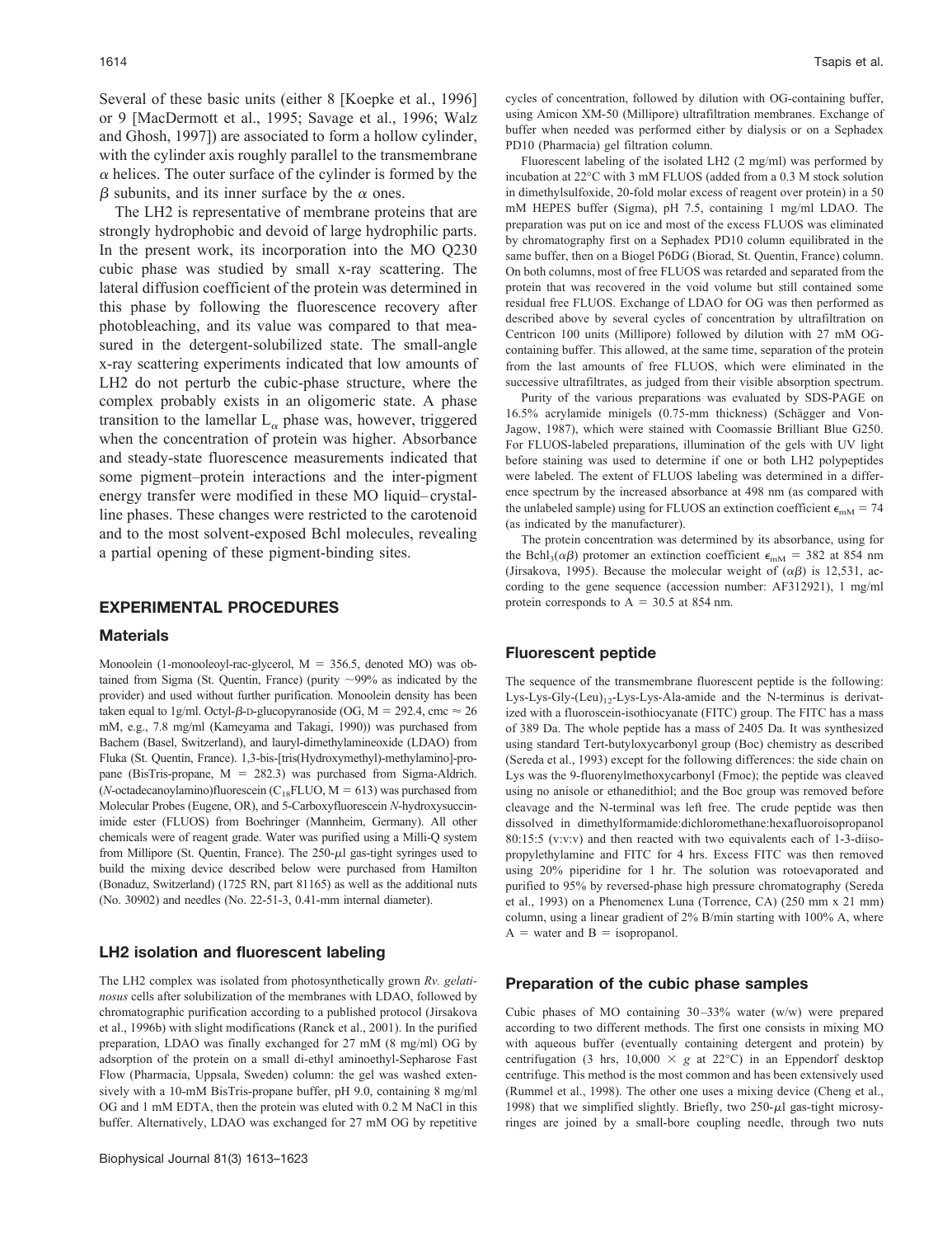soldered together. Dry MO is weighed in one syringe, and buffer solution is weighed in the other one. They are then linked, and mixing is achieved at 22°C by cycling approximately 100 times the mixture from a syringe to the other through the needle. Homogenization of the mixture can be checked through the transparent syringe body. The cubic phase is then transferred for experiments. This second method allows preparation of samples more rapidly and avoids prolonged incubation at 22°C, which can damage some proteins. Optical isotropy of all samples has been checked between crossed polarizers. The fluorescein-labeled amphiphile  $C_{18}$ FLUO was weighed in aqueous buffer in low concentration  $(5 \times 10^{-3} \text{ M})$  and then mixed with dry MO using the methods described above.

For preparing a LH2-containing cubic phase, 50 mg MO were mixed with 23  $\mu$ l of an LH2 solution at an appropriate protein dilution in a 50-mM BisTris-propane buffer, pH 9.0, containing 0.1 M NaCl and 27 mM OG. The final concentrations were 8.5 mM OG (2.5 mg/ml) and 68% MO, which corresponded to a weight ratio of OG-to-MO of 1:270. The concentration of protein was 0.4 mg/ml for the spectroscopic measurements, and 4.8 mg/ml for some x-ray experiments (weight ratio of protein-to-MO respectively, 1:1700 and 1:140).

The peptide-containing cubic phase was prepared by adding 0.5 mg lyophilized peptide to 40 mg MO powder. The rest of the preparation is similar to what is presented above.

#### **Preparation of the lamellar phase samples**

Lamellar  $(L_{\alpha})$  phases of MO containing 15% aqueous buffer (w/w) were prepared by adding to 90 mg MO 15  $\mu$ l of a 50-mM BisTris-propane buffer, pH 9.0, containing 0.1 M NaCl and 27 mM OG, and centrifuging 1 hr, at  $10,000 \times g$  and  $22^{\circ}$ C in an Eppendorf desktop centrifuge. Then, 1  $\mu$ l of protein-containing buffer was added; the sample was vortexed and let to equilibrate at 25°C until a homogeneous coloration was observed. We verified at that stage that the textures observed with a polarizing microscope were typical of a smectic phase. The aqueous compartment represented  $15\%$  of the sample. The final concentrations were  $0.1-0.2$  mg protein/ml and 4 mM OG.

# **Preparation of a LH2 sample in a MO/OG aqueous dispersion**

In an Eppendorf tube, 491 mg of 50-mM BisTris-propane buffer, pH 9.0, containing 0.1 M NaCl and 27 mM OG were added at 20°C to 15 mg MO. The sample was centrifuged 30 min at  $13,000 \times g$  and sonicated for 10 min in a water bath (Branson B200, Sigma). One hundred microliters of an LH2 solution in the same buffer were added at 20°C with stirring. The MO content was 2.47%. The final concentration of protein was 0.055 mg/ml and that of OG was 26 mM.

#### **Spectroscopic methods**

Absorption spectra were obtained with a Cary 2300 (Varian, Palo Alto, CA) recording spectrophotometer interfaced with a computer and analyzed using Origin (Microcal) software. Steady fluorescence spectra were recorded on a Perkin-Elmer (Courtaboeuf, France) LS50B luminescence spectrometer. For these measurements, cubic and lamellar phase samples were pressed between the quartz windows of a two-part cuvette (Hellma type 106, 0.2 mm optical path, Mühllheim, Germany). Sample temperatures (22°C for the cubic phase and 25°C for the lamellar phase) were maintained by a thermostated bath with an accuracy of  $\pm 0.1$ °C.

### **The fringe pattern fluorescence after photobleaching technique**

The fluorescence recovery after photobleaching (FRAP) technique, used to measure self-diffusion of fluorescent probes in mesophases of surfactants and lipids, has been described in detail elsewhere (Messager et al., 1988). Briefly, a very short powerful laser pulse induces irreversible destruction of the fluorescent groups in a sample where a fluorescent probe has been homogeneously dissolved. The fluorescence signal is then monitored using a less powerful laser beam as diffusion of the probes leads to a new homogeneous concentration in the region of the sample where fluorescence has been destroyed. The bleaching pulse has been achieved with a Spectra Physics (Les Ulis, France) argon laser (500 mW at 488 nm); the weaker beam has a  $1000 \times$  smaller power at the same wavelength. The bleaching and the monitoring beams are both divided and superposed in the sample to create a fringe geometry. After the bleaching pulse, to reduce the signal-to-noise ratio in the recovery exponential signal, a piezo-electric crystal makes the monitoring beam sweep the bleached fringes in the sample. The sample intensity was measured either by a photomultiplier for measurements in the visible range, or by an avalanche photodiode (C5460 – 01, Hamamatsu, Hamamatsu City, Japan) for measurements in the infrared range. Using the classical relation  $D = i^2/4\pi^2\tau$ , where the interfringe values *i* are in the 10–100-mm range, and  $\tau$  is the characteristic recovery time, one can deduce the diffusion coefficient. The self-diffusion coefficients obtained with this method exhibit an error smaller than 5%. Samples were put in Hellma quartz cells of 1-mm path length, and maintained at 22 $\degree$ C by a thermostated bath with an accuracy of  $\pm 0.1\degree$ C.

#### **Small angle x-ray scattering experiments**

Small angle x-ray scattering experiments were performed at 22°C with a rotating anode (Rigaku, Japan) with a copper target ( $\lambda = 1.54$  Å) and an effective source size of  $0.1 \times 0.1$  mm<sup>2</sup>. Samples were put between two mica sheets separated by 1 mm thick Teflon™ wedges, and placed in a sample holder whose temperature was regulated by a thermostated bath (Haake C25) with an accuracy of  $\pm$  0.1°C. The distance between the linear detector (512 channels) and the sample holder was 37 cm. The scattered intensity was corrected from the absorption of the sample. The background scattering of pure solvent and mica was measured and subtracted from the sample signal. The wave vector q is defined as follows:  $q = 4\pi \sin(\theta/2)/\lambda$ where  $\lambda$  is the wavelength (1.54 Å), and  $\theta$  the angle between the direct and scattered beams. The Bragg distance is then defined as  $d_B = 2\pi/q$ . Spectra have been accumulated for 3 h for each sample.

# **RESULTS AND DISCUSSION**

#### **Fluorescent labeling of the LH2 protein**

In the known LH2 structures, the Bchl molecules are distributed in two pools that differ in structure and spectroscopic properties (Freer et al., 1996). One pool that absorbs in the infrared range at or near 850 nm forms a continuous ring of strongly coupled molecules (called B850) sandwiched between the  $\alpha$  and  $\beta$  hydrophobic helices. The other Bchls (B800, absorbing at  $\sim$ 800 nm) are located nearer the cytoplasmic side of the protein and form a second ring between the  $\beta$  hydrophobic helices; their excitonic interactions are weaker than those of the B850. The extended carotenoid molecule of each motive spans the whole hydrophobic region from the cytoplasmic side to the periplasmic one. Within this assembly, light energy is transferred from the short-wavelength-absorbing pigments (carotenoids, and the B800-Bchls) to the longest-wavelength-absorbing ones (B850-Bchls). In the isolated LH2, most of the light excitation is finally reemitted as fluorescence from B850, whereas, in the membrane, it is transferred from B850 to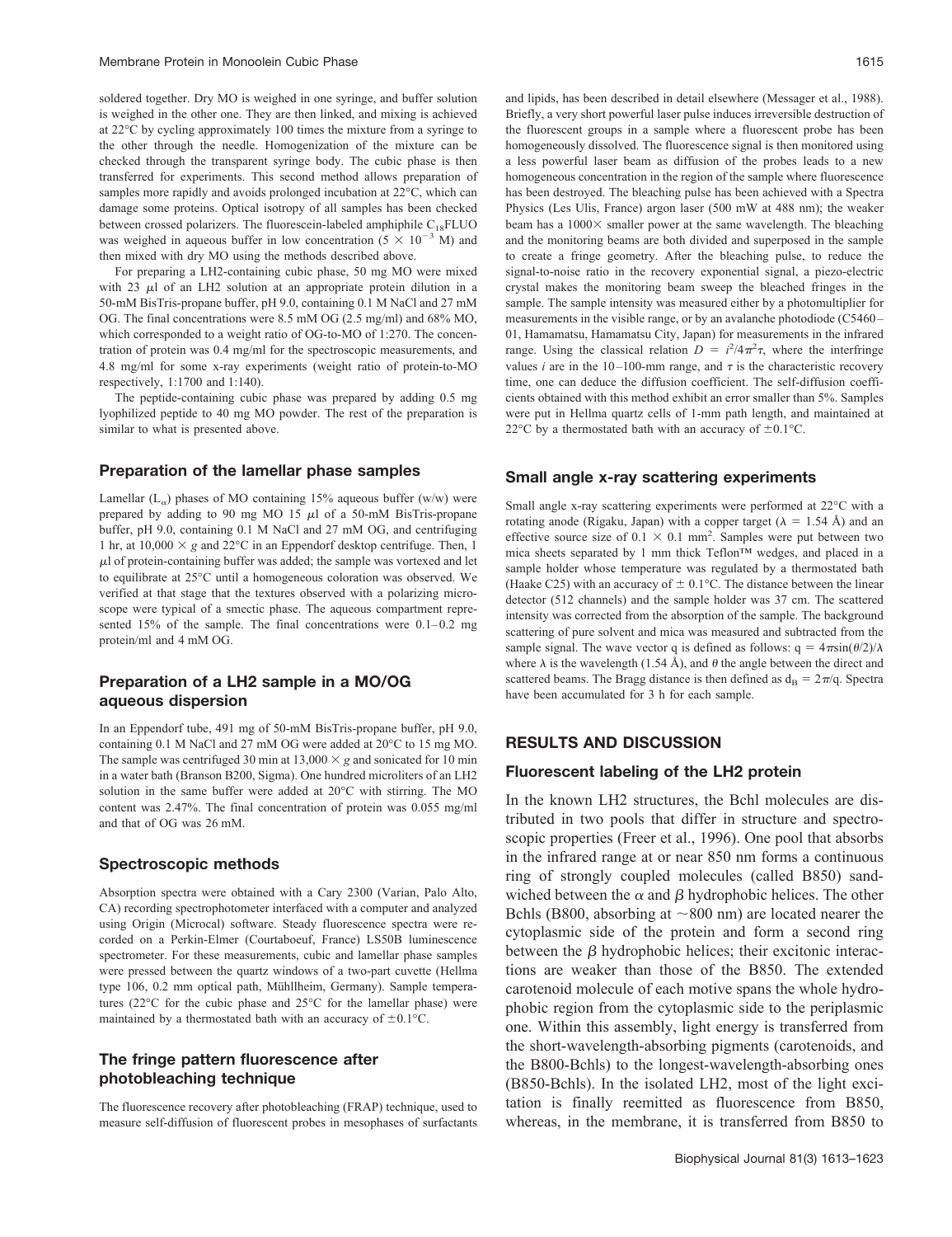

FIGURE 1 Absorption spectra of LH2 samples under various conditions. (*A*) Samples in detergent solution: comparison of LH2 (*solid trace*) and FLUOS-LH2 (*squares*), both in a 50-mM BisTris-propane buffer, pH 8.5, containing 8 mg/ml OG. Spectra have been normalized to the same IR absorbance. *Inset:* difference spectrum showing the contribution of the FLUOS label to absorbance. (*B*) LH2 sample after incorporation in the MO Q230 cubic phase.

another light-harvesting complex and finally to the reaction center.

The absorption spectrum of *Rv. gelatinosus* LH2 in OG solution is presented in Fig. 1 *A*. The visible bands peaking at 460, 487, and 518 nm are attributed to the carotenoids, the 590-nm band to the  $Q_x$  transition of the Bchls, and the bands located at 800 and 854 nm to the  $Q_v$  transitions of the B800 and B850 Bchls, respectively. In the experimental set-up used for the FRAP experiments, the fluorescence was excited at 488 nm, that is, in the visible absorption bands of the LH2-bound carotenoids. These accessory pigments are known to transfer the light energy to the Bchl molecules, leading to the emission at 850 nm from the dimeric B850 Bchls (Fig. 2 *A*). The infrared fluorescence of LH2 in vitro is, however, weak and difficult to detect. We therefore coupled the protein to a strongly fluorescent label that could be excited at 488 nm. The reagent used is the FLUOS (maximum absorption at 494 nm, emission at 518 nm) of the



FIGURE 2 Fluorescence emission spectra of various LH2 samples excited at 488 nm. (*A*) LH2 sample in OG solution, same conditions as in Fig. 1 *A*. (*B*) Emission spectra of LH2 in the presence of a dispersion of MO in excess water (*solid trace*) and of LH2 incorporated in the MO Q230 cubic phase (*dotted trace*). Spectra have been arbitrarily normalized to the same emission at 660 nm.

fluorescein family, which is able to react with primary amine groups to form stable amide bonds.

Absorption spectra of native and FLUOS-labeled LH2 (Fig. 1 *A*) were identical in the infrared range, indicating that the label did not perturb the Bchls binding sites. In the visible region, the labeled FLUOS-LH2 showed an increased absorbance peaking at 490 nm, superimposed on the carotenoid absorption bands; this presumably originated from the bound FLUOS. Difference spectra (FLUOS-LH2 minus native LH2) (Fig. 1 *A*, *inset*) showed an absorption band peaking at 501 nm, with a intensity indicating the presence of 0.95 mol of FLUOS/mol of  $\alpha\beta$  subunit. In contrast, the examination of unstained SDS-PAGE gels under UV light disclosed two fluorescent bands that migrated at the position of the  $\alpha$  and  $\beta$  polypeptides. These observations suggest that the labeling occurred at random on only one polypeptide of the  $(\alpha\beta)$  pair. Because the reagent is water soluble, it should react with residues accessible on the hydrophilic surfaces of the complex, such as the N-termini or exposed lysines ( $\alpha$  Lys 5 or  $\beta$  Lys 7). Excitation of FLUOS-LH2 at 488 nm in detergent solution showed a strong emission at 518 nm as expected (not shown).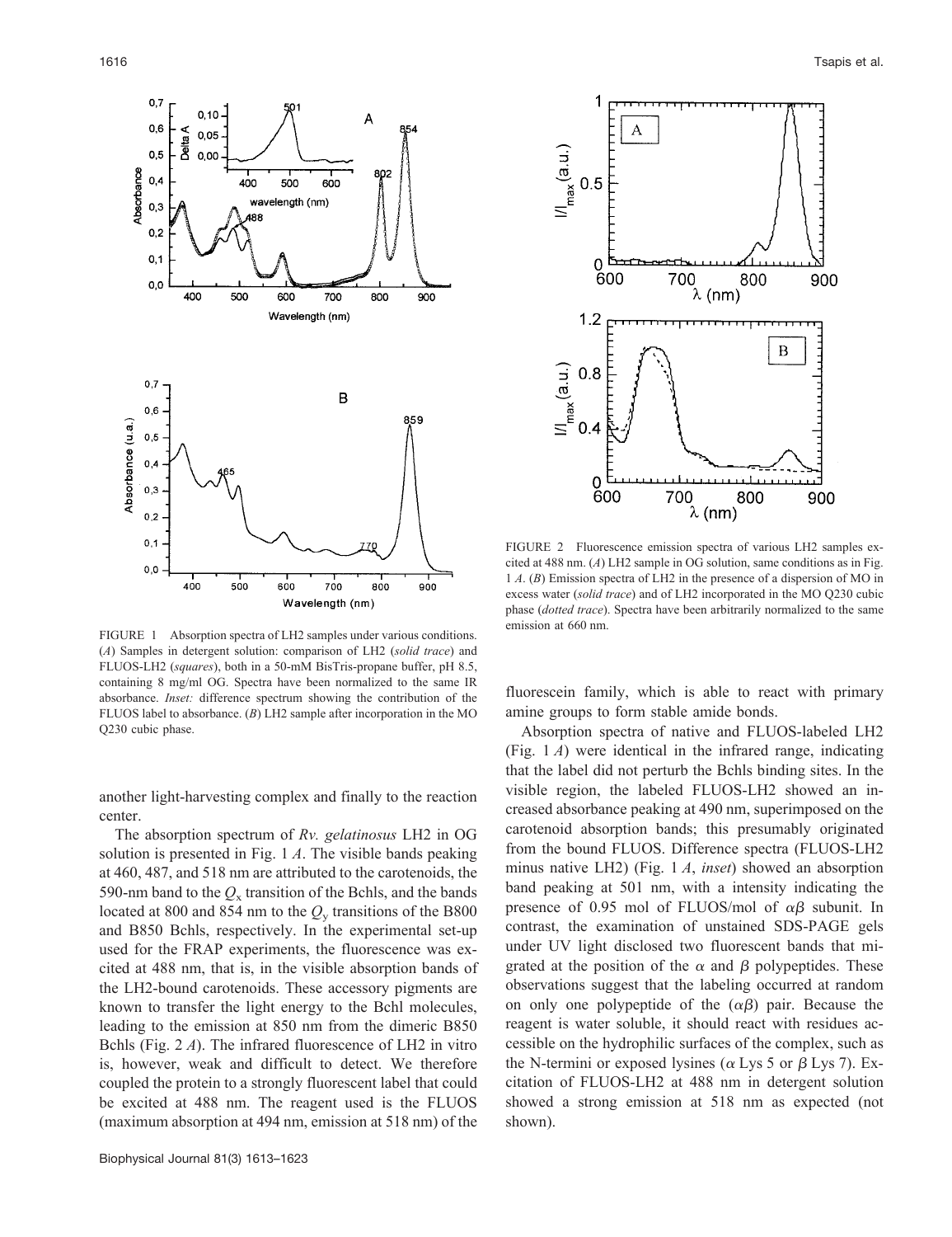**TABLE 1 Structural parameters at 22°C of an MO Q230 cubic phase containing or not the LH2 protein at low concentration, prepared as described in Methods**

| Indices (hkl) | $d_{\rm B}$ (Å) | a(A)        |
|---------------|-----------------|-------------|
| 211           | $53.5 \pm 1$    | $131 \pm 2$ |
| 220           | $46.0 \pm 1$    | $130 \pm 2$ |
| 321           | $35.0 \pm 0.5$  | $131 \pm 1$ |
| 400           | $32.3 \pm 0.2$  | $129 \pm 1$ |
| 420           | $28.9 \pm 0.3$  | $129 \pm 1$ |
| 332           | $27.7 \pm 0.3$  | $130 \pm 1$ |

The diffraction lines corresponding to Bragg spacings  $d<sub>B</sub>$  are indexed according to a body-centered cubic lattice of parameter *a*.

# **The structure of the Q230 cubic phase is not modified by the incorporation of the LH2 protein in small concentrations**

Small-angle x-ray scattering was used to check possible modification of the Q230 cubic phase under our experimental conditions. In these experiments, the aqueous component of the samples was kept at  $32\%$  (w/w) and the temperature was 22°C. The x-ray spectrum did not change whether this cubic phase was prepared with water or with the aqueous BisTris-propane buffer (without OG).

Because the protein was solubilized in 27 mM OG, we checked the effects of various OG concentrations. Spectra did not vary from 0 up to 54 mM OG in this buffer (not shown). This corresponded to final OG concentrations up to 20 mM, (weight ratio of OG-to-MO 1:100). As already observed (Landau et al., 1997), MO cubic phases are structurally stable: additives such as salts, or some surfactants at low concentration, do not induce any changes in the cubic structure. However, a transition to a lamellar phase can occur (Ai and Caffrey, 2000) but at much higher levels of surfactant than those used here. We also checked that the presence of 5 mM  $C_{18}$ FLUO, which is a probe incorporated in the bilayer (Maldonado et al., 1997), did not modify the MO Q230 cubic phase. The presence of the peptide was also without effect on the x-ray diagram.

Finally, the inclusion of LH2 at the low concentrations required for spectroscopic measurements did not modify the structure of the Q230 cubic phase nor the lattice dimensions, whether the protein was FLUOS-labeled or not. As a matter of fact, the final concentrations of protein (0.4 mg protein/ ml, weight ratio of protein-to-MO 1:1700) and of OG (8.5 mM) used in these experiments were low enough to not perturb the system. In all these cases, six Bragg peaks could be distinguished (Table 1) at wave vectors  $q_i$ . The ratios *q*i /*q*<sup>1</sup> are, respectively, 1.162, 1.538, 1.658, 1.854, and 1.94 for  $i = 2-6$  and correspond to  $(4/3)^{1/2}$ ,  $(7/3)^{1/2}$ ,  $(8/3)^{1/2}$ ,  $(10/3)^{1/2}$ , and  $(11/3)^{1/2}$ . These ratios are typical of a bodycentered cubic lattice (Guinier, 1952); the reflections could be indexed to the following (hkl) indices: (211), (220), (321), (400), (420), and (332). In Table 1, the different Bragg distances and the corresponding lattice parameters

are presented, leading to a lattice parameter  $a = 131 \pm 3$  Å. This value is in very good agreement with parameters measured by Larsson (1983) and slightly smaller than in Briggs et al. (1996).

However, when the protein concentration was increased 10-fold (final concentration 4.8 mg/ml) while keeping the same volume of aqueous phase added to MO as above, the x-ray diagram changed. Four Bragg peaks could be distinguished at wave vectors *q*<sup>i</sup> : 0.1102, 0.1347, 0.2125, and 0.269 Å<sup>-1</sup>. The ratio  $q_3/q_1 = 1.928$  is close to  $(11/3)^{1/2}$ , which corresponds to the 211 and 332 peaks of a Q230 cubic phase. The corresponding lattice parameter is equal to 139  $\pm$  0.1 Å. The ratio  $q_4/q_2 = 1.997$ : these peaks can be the first and second order of a coexisting lamellar phase of period  $d_{\text{B}} = 46.5 \pm 0.5$  Å. In such a sample, the final amount of OG brought by the buffer was still the same (corresponding to 8.5 mM), and presumably could not be at the origin of the phase diagram change, as indicated by the control experiments performed with OG in the absence of protein (see above). The phase transition was probably induced by the higher protein-to-MO molar ratio. This result is in agreement with the observations of W. Rowe (University of Manchester Institute of Science and Technology, Manchester, U.K., personal communication), who studied the effect of bacteriorhodopsin concentration on the structure of the MO cubic phase.

# **Self diffusion coefficient of LH2 in the micellar OG solution and in the MO cubic phase as measured by FRAP**

The LH2 complex is stabilized in OG micelles as proved by its absorption spectrum (Fig. 1 *A*). To estimate the size of the OG-LH2 complex, FRAP experiments were performed on the protein in presence of 8 mg/ml OG in BisTris propane buffer. Only protein-containing micelles are detectable with this technique (nonfluorescent micelles, e.g., without LH2, are invisible). For small volume fractions  $\phi$  of diffusing objects, the measured self-diffusion coefficient  $D_{\text{eff}}$  can be written as a development in  $\phi$ :

$$
D_{\rm eff} = D_0 (1 + \alpha \phi + \cdots),
$$

where  $\alpha$  depends on interactions between diffusing objects (here protein– detergent complexes). For hard spheres, according to theoretical predictions, the value of  $\alpha$  is between  $-2.5$  and  $-1$  (Evans and James, 1983). The hydrodynamic radius *R* can be deduced from  $D_0$  using the Stokes–Einstein formula,

$$
D_0 = k_{\rm B} T / 6 \pi \eta R,
$$

where  $k_B$  is the Boltzman constant and  $\eta$  the viscosity of the solvent. One can obtain  $D_0$  by diluting the solutions and extrapolating to zero volume fraction of the complexes. In the present case, because the volume fraction of the com-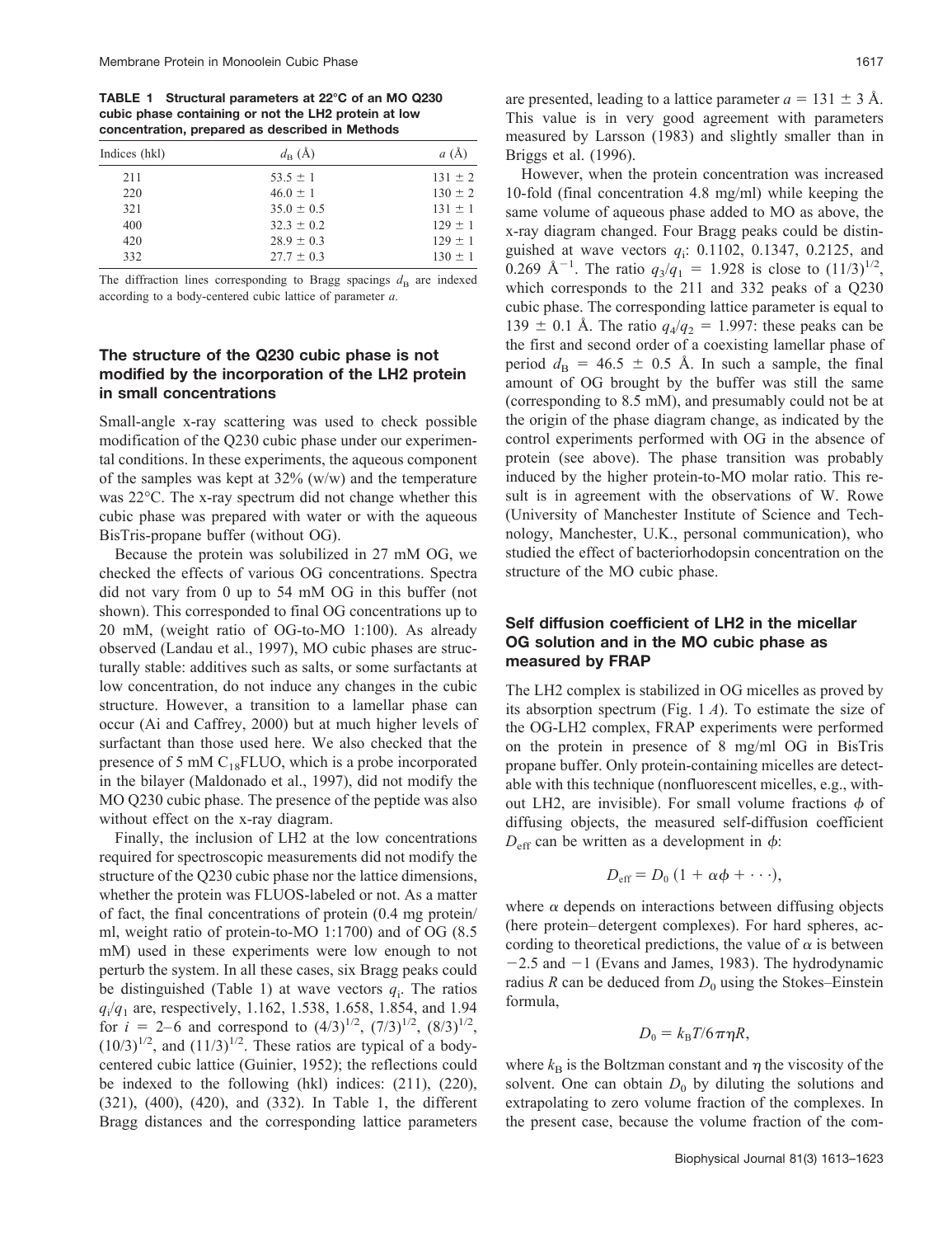| Phase              | Sample                    | $D_0$ (cm <sup>2</sup> s <sup>-1</sup> ) | Reference               |
|--------------------|---------------------------|------------------------------------------|-------------------------|
| Detergent solution | LH2/OG                    | $7 \pm 0.4 10^{-7}$                      | This work               |
|                    | LH2/LDAO                  | $2.5 \times 10^{-7}$                     | Jirsakova et al., 1996a |
| Q230 cubic phase   | $C_{18}$ FLUO*            | $6.2 \pm 0.2$ $10^{-8}$                  | This work               |
|                    | $C_{18}^{12}MS^{\dagger}$ | $6.0 \pm 0.5$ $10^{-8}$                  | Cribier et al., 1993    |
|                    | FITC-Peptide              | $2.4 \pm 0.2$ $10^{-8}$                  | This work               |
|                    | LH2-FLUOS                 | $1.4 \pm 0.2$ $10^{-8}$                  | This work               |

**TABLE 2 Values of self-diffusion coefficients measured at 22°C in various samples and comparison with published values**

\*Lipid probe, see Methods.

† Lipid probe, 1-[12-(7-nitrobenz-2oxa-1,3-diazole)]-monostearin.

plex is  $\sim 10^{-3}$ , one can consider that the complexes are very far from each other and that their interactions can be neglected. Thus, the diffusion coefficient is measured directly as  $D_0$ .

The self-diffusion coefficient of the protein– detergent complex was measured using either the natural fluorescence of Bchl at 850 nm or the FLUOS fluorescence when the protein was labeled (with excitation at 488 nm). In both cases, the diffusion coefficient was found equal to  $7 \pm 0.4$  $10^{-7}$  cm<sup>2</sup> s<sup>-1</sup> (Table 2), which gives an hydrodynamic radius of 30  $\pm$  2 Å. Because the radius of the bare OG micelles has been measured equal to 23.5 Å (Kameyama and Takagi, 1990), the higher value found here for *R* confirms that we measure the equivalent radius of the protein surrounded by a belt of OG. Indeed, according to crystallographic data for LH2 oligomers (MacDermott et al., 1995; Koepke et al., 1996; Ranck et al., 2001), the shape of the protein assembly can be described as a hollow cylinder where the external radius of the ring-like assembly is  $\sim$ 40 Å, and the transmembrane height is  $\sim$  50 Å. We have then crudely modeled the LH2-OG complex by a solid ellipsoid of 25-Å-long minor semiaxis, *a*, and of major semiaxis *b*. Then, the Perrin's formulas (Berne and Pecora, 1976) have been used to determine *b*. The self-diffusion coefficient can be written as

and

$$
G(\rho) = \rho(\rho^2 - 1)^{1/2} \arctan[(\rho^2 - 1)^{1/2}]
$$
  
if  $\rho > 1$  (oblate ellipsoid),

or

$$
G(\rho) = (1 - \rho^2)^{-1/2} \ln[(1 + (1 - \rho^2)^{1/2})/\rho]
$$
  
if  $\rho < 1$  (prolate ellipsoid).

 $D_0 = k_B T G(\rho) / 6 \pi \eta a$  where  $\rho = b/a$ 

Taking  $a = 25$  Å and  $D = 7 \pm 0.4$   $10^{-7}$  cm<sup>2</sup> s<sup>-1</sup>, one founds  $G(\rho) = 0.816 \pm 0.047$ .  $G(\rho) < 1$  corresponds to an oblate ellipsoid, and one finally founds  $b = 33 \pm 1$  Å. The LH2-OG complex can thus be considered as a 50-Å-long and 66-Å large oblate ellipsoid. One may note that, in the micellar solution of another detergent, lauryl di-methylamine oxide, a diffusion coefficient  $D_0$  equal to 2.5  $10^{-7}$  $\text{cm}^2 \text{ s}^{-1}$  was measured by sedimentation velocity (Jirsakova et al., 1996a) (Table 2). Using the same procedure for this diffusion coefficient leads to an oblate ellipsoid of semiaxes  $a = 25$  Å and  $b = 27$  Å, values that are still in the same range. A difference in hydration of the surfactant polar heads, or in the protrusion of hydrophobic tails in the complex can explain the slight difference observed. These dimensions are yet in a range expected if one considers the crystallographic models of LH2 oligomers (MacDermott et al., 1995; Koepke et al., 1996; Ranck et al., 2001). The smaller values in micellar solution could indicate a more compact three-dimensional structure of the LH2 complex.

In the MO cubic phase, a control experiment was first performed by dissolving an amphiphilic probe,  $C_{18}$ FLUO, in the lipids. This probe is confined to the lipid bilayers with its alkyl chains in the hydrophobic core and the FLUO group at the lipid/water interface, as proved previously (Maldonado et al., 1997). Its self-diffusion coefficient in the cubic phase was found equal to  $6.2 \pm 0.2$   $10^{-8}$  cm<sup>2</sup> s<sup>-1</sup> at 22°C, in excellent agreement with previous measurements made in the same Q230 cubic phase, but using another  $C_{18}$ probe labeled at a carbon atom of the alkyl chain (Cribier et al., 1993) (Table 2). Because the self-diffusion coefficient is very sensitive with temperature (Eriksson and Lindblöm, 1993; Cribier et al., 1993), the value we have found is in rather good agreement with the self-diffusion coefficient determined by the pulse field gradient nuclear magnetic resonance method by Eriksson and Lindblom (1993) in a cubic phase of slightly different composition and at a different temperature.

Diffusion measurements were then achieved in the protein-containing cubic phase to check the LH2 complex incorporation. The Bchl infrared fluorescence could not be used for these measurements because it is quenched in this phase (see below), and we resorted to the FLUOS-labeled protein. The FLUOS-labeled LH2 self-diffusion coefficient measured in the lipidic cubic matrix is  $1.4 \pm 0.2$   $10^{-8}$  $\text{cm}^2 \text{ s}^{-1}$  (Fig. 3 and Table 2). This value does not correspond to the self-diffusion coefficient in the bilayer itself. Anderson and Wennerström (1990) have shown that one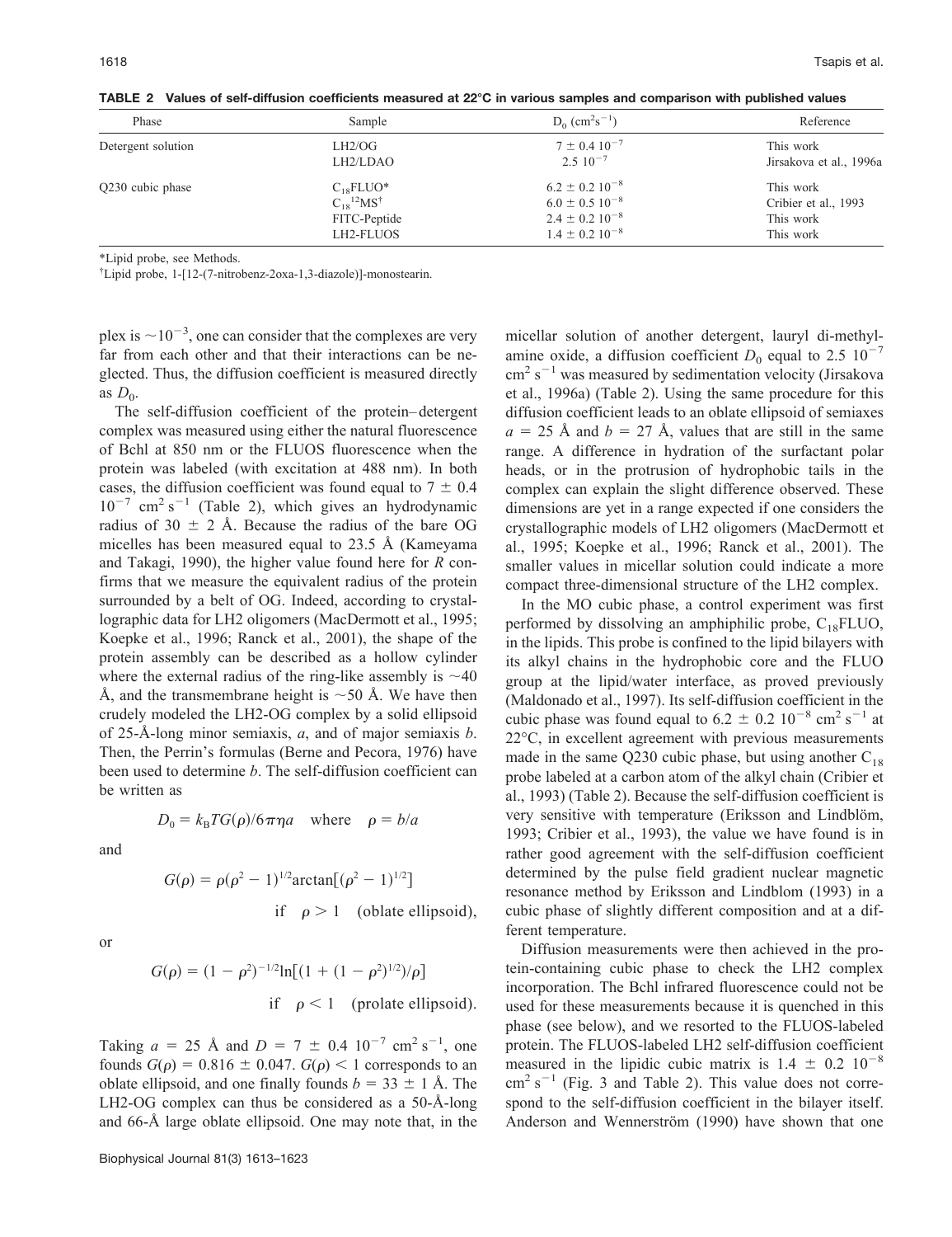

FIGURE 3 Decrease of the fringes contrast as a function of time for a LH2-containing cubic sample (characteristic time  $\tau = 2.3 \pm 0.05$  s) (*top*). Variation of the reverse of the characteristic time as a function of the square wave vector  $q^2$  (*bottom*). The slope of the best linear fit (*solid trace*) gives the self-diffusion coefficient of the protein in the cubic phase: here  $1.4 \pm 0.2$  10<sup>-8</sup> cm<sup>2</sup> s<sup>-1</sup>.

must take into account an obstruction factor due to the bilayer folding in three dimensions. The self-diffusion coefficient of a particle moving on the surface of the cubic phase is

$$
Ds = Ds0(as + bs\phi2),
$$

where  $\phi$  is the volume fraction of polar components,  $a_s$  and  $b<sub>s</sub>$  are numerical factors, and  $D<sub>s0</sub>$  is the self-diffusion coefficient of the particle on a flat surface.  $(a_s + b_s \phi^2)$  is the obstruction factor.  $a_s = \frac{2}{3}$  independently of the type of the cubic phase, whereas  $b<sub>s</sub>$  depends on the minimal surface topology. Values of  $b_s$  have been calculated for the Schwartz primitive surface ( $b_s = 0.45$ ), and for the I-WP surface ( $b_s = 0.6$ ), but not for the *G* surface corresponding to the Q230 cubic phase. However, the structure of the *G* surface (Ia3d) is very close to that of the P and I-WP surfaces (Im3m) because it can be generated by a simple transformation of the P surface (Hyde et al., 1997). Thus, we have considered that the obstruction factor of the Q230 cubic phase could be calculated using Anderson and Wennerström (1990) theoretical framework for the P and I-WP surfaces, taking  $\phi = \phi_{\text{water}} = 0.3$  in first approximation.



FIGURE 4 Schematic representation of the Saffman and Delbrück model: a cylinder of radius r is diffusing in a flat layer of viscosity  $\eta_m$  and thickness  $d_m$ , whereas the surrounding solvent has a viscosity  $\eta$ .

From the experimental determination of  $D_s$ ,  $D_{s0}$  of the LH2 has been deduced. Both topologies lead to similar values:  $D_{\text{s0-Fluos}} = 2.3 \pm 0.3 \, 10^{-8} \, \text{cm}^2 \, \text{s}^{-1}$ . At this stage, we have used the Saffman and Delbrück (1975) model to relate the self-diffusion coefficient on the flat surface with the number of LH2 units composing the complex. These authors predict that the self-diffusion coefficient  $D_{s0}$  of a cylinder of radius *r* and height  $d_m$  diffusing in a flat sheet of viscosity  $\eta_m$  (Fig. 4) can be written as

$$
D = \frac{k_{\rm B}T}{4\pi\eta_{\rm m}d_{\rm m}} \bigg(\ln\frac{\eta_{\rm m}d_{\rm m}}{\eta r} \,-\,\gamma'\bigg),
$$

where  $k_B$  is the Boltzmann constant, *T* is the temperature,  $\eta$ is the viscosity of the bounding fluid on both sides of the sheet, and  $\gamma'$  is Euler's constant (0.5772).  $d_m$  is also the thickness of the sheet (Fig. 4). The bilayer thickness is 35 Å (Briggs et al., 1996), so the only unknown parameter for the calculation of *r* is the viscosity of the bilayer.

To determine the bilayer viscosity, we have measured the self-diffusion coefficient of a fluorescent transmembrane peptide organized in an  $\alpha$ -helix, whose radius is 5 Å (Setlow and Pollard, 1962):  $D_{\text{pep}} = 2.4 \pm 0.2 \, 10^{-8} \, \text{cm}^2 \, \text{s}^{-1}$  (Table 2). Using Anderson and Wennerström's (1990) theoretical framework to calculate the obstruction factor and Saffman and Delbrück's (1975) model, the MO bilayer viscosity  $\eta_m$ is found equal to  $1.5 \pm 0.15$  P, in fair agreement with the values found in the literature (Fragata et al., 1984). This value was injected in Saffman and Delbrück expression to determine the radius of the diffusing LH2 complex in the cubic phase. It leads to a radius  $r_{\text{LH2}} = 70 \pm 20$  Å. This result indicates that the protein is still oligomeric in the cubic phase. However, the value of  $r_{LH2}$  is almost twice larger than the radius measured for the nonameric ring by electron microscopy of LH2 two-dimensional crystals (Ranck et al., 2001). Fusion of nonamers into aggregates of a larger size could also be considered. Such aggregates should be, however, rather monodisperse, as indicated by the FRAP experiments (see Fig. 3). The presence of several lipids carried by the LH2 as it diffuses might also contribute to slow down the diffusion and might explain the radius determined experimentally. In contrast, the discrepancy could come from the harsh approximation of the protein as a solid cylinder. Thus, the size given for the diffusing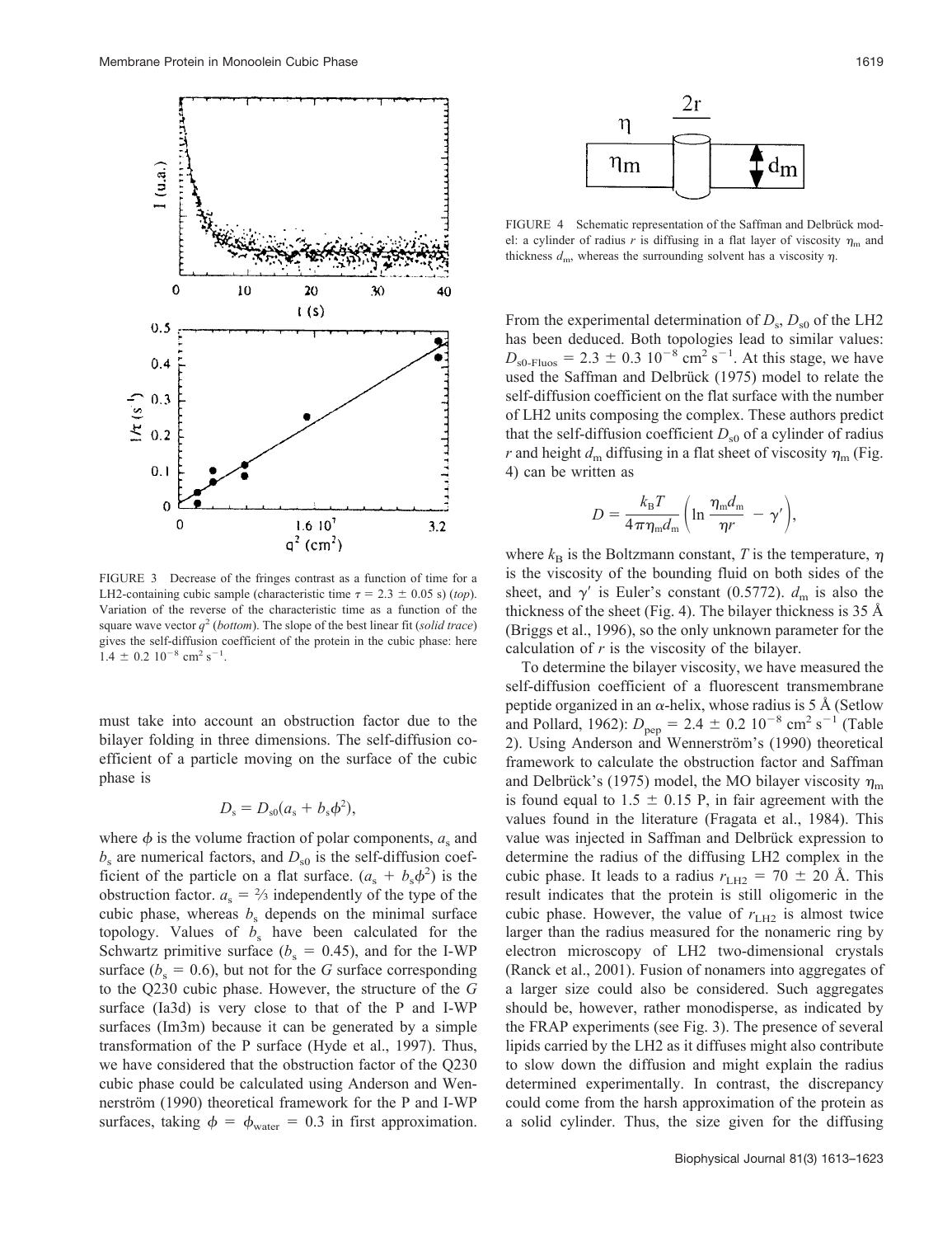complex should be considered as a rough estimation, indicating mainly that the LH2 oligomers have not been disintegrated to smaller units (monomers, dimers, etc.) in the MO cubic phase.

## **The spectral properties of the LH2 complex are modified in the Q230 cubic phase**

Figure 1 compares the absorption spectrum of the LH2 measured after its incorporation in the cubic phase to that of the protein in OG solution. Several modifications are obvious in the cubic phase: disappearance of the B800  $Q<sub>v</sub>$  band, appearance of a weak and broad band located at 770 nm, large blue-shift (about 20 nm) of the carotenoids absorption bands, and slight red-shift of the B850  $Q<sub>v</sub>$  band from 854 to 859 nm. These changes could be observed as soon as the cubic phase was formed, and did not evolve within one day. They were also observed when FLUOS-labeled LH2 was incorporated in the cubic phase.

Some of these changes have already been observed for LH2 from other purple bacteria in detergent solutions and attributed to the selective unbinding of the B800 Bchl molecules. Earlier experiments indicated that B800 Bchls are rather easily removed from their binding site, giving rise to the disappearance of the 800-nm band and formation of a 770 –790-nm band attributed to free Bchl. Similar observations were done for *Rv. gelatinosus* LH2 in presence of a mild ionic detergent, lithium dodecyl sulfate (Jirsakova, 1995). More recently, the B800 Bchl removal was shown to be reversible, the empty binding sites being able to again incorporate Bchl molecules or even some Bchl derivatives (Bandilla et al., 1998; Fraser et al., 1999; Gall et al., 1999). It was also shown that the B800 removal occurred without perturbing deeply the structure of the LH2 complex. The B850 assembly and that of the carotenoid did not change as deduced from the absorption and dichroism spectra (Fraser et al., 1999), and the interactions of B850 with the protein scaffold were not modified (Gall et al., 1999).

In line with these studies, the suppression of the 800-nm absorption band and the formation of the weak 760-nm one indicated that the B800 Bchl molecules were released from their binding sites when LH2 was incorporated in the cubic phase. But here, the carotenoid binding site(s) was altered at the same time. Yet the B850-Bchl molecules, which are central to the LH2 structure, were only slightly affected. Their red shift could be attributed to their new lipid environment; indeed in the membrane-bound state, *Rv. gelatinosus* LH2 maximally absorbs at 857 nm. Thus the structure of the LH2 in the cubic phase was presumably modified, mostly by displacement of the B800 Bchl molecules and by modifications of the carotenoid environment (or conformation), but the overall structure was probably not fully disrupted.

These structural rearrangements were accompanied with Bchl fluorescence changes. Figure 2 *A* shows the fluores-



FIGURE 5 Absorption spectrum of a LH2 sample after its incorporation in the MO  $L_{\alpha}$  phase at 25°C. The aqueous solution is a 50 mM BisTrispropane buffer, pH 9.0, containing 0.1 M NaCl and 27 mM OG.

cence emission of an LH2 sample in OG solution, when excited at 488 nm: the emission mainly comes from the B850-Bchls, with a minor component originating from uncoupled B800-Bchls. In contrast, the emission band at 850 nm was suppressed when a LH2 sample was incorporated in the cubic phase (Fig. 2 *B*). Only a strong and wide band at  $\sim$  660 nm was observed, presumably due to damaged pigments. The same observations were done for FLUOS-labeled LH2 (not shown). We measured also the fluorescence emission of LH2 in a solution containing mixed OG/MO micelles (Fig. 2 *B*). In this case, an emission band at 850 nm originating from B850-Bchl was observed, as well as the 660-nm emission band. This fluorescence spectrum was stable for weeks. The fluorescence quenching observed in the cubic phase was thus not due to monoolein by itself. It might occur because the transfer of excitation between carotenoids and B850-Bchl was inefficient, as a result of the modifications also detected by absorbance measurements.

To check whether the curvature of the cubic phase could be responsible of the spectroscopic modifications, the LH2 was incorporated in a lamellar phase of MO. The absorption spectrum of the protein in the lamellar phase is quite similar to what has been observed in the cubic phase (Fig. 5). This result proves that the spectral modifications originate from the high MO concentration (and low water content) and not from the strain exerted by the bilayer curvature on the protein.

## **CONCLUSION**

In this work, the LH2 complex was incorporated into the Q230 cubic phase of MO by mixing a micellar OG solution of the protein with the monoglyceride at a defined water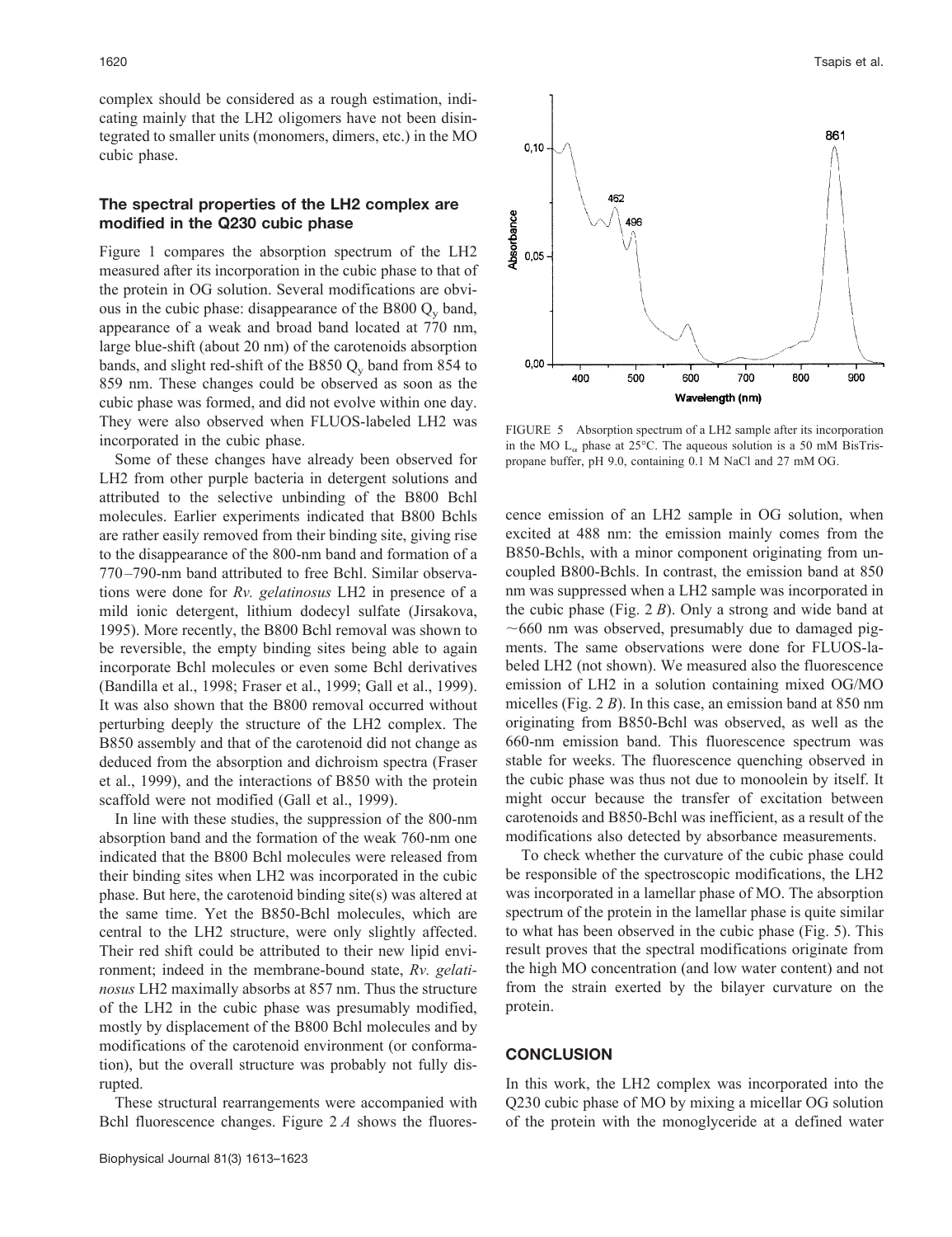content. Control experiments were also performed with OG alone, in the absence of protein, to verify that, under our experimental conditions, the detergent did not modify the cubic phase in the range of concentrations corresponding to our protocols. Low protein concentrations (corresponding to 1  $\alpha\beta$  subunit per ~50,000 MO molecules) did not perturb the structure of the cubic phase, as shown by small-angle scattering and by the isotropy of the mixture, and the protein was evenly distributed in the phase, which was homogeneous in color. The LH2 hydrophobic transmembrane domain was presumably localized within the lipid bilayers in contact with the MO hydrocarbon chains, with its hydrophilic surfaces anchored at the polar/apolar surfaces of the water channels. At a higher protein concentration ( $\sim$ 1  $\alpha\beta$ ) subunit per 5000 MO molecules), the phase diagram changed and a transition to the lamellar  $L_{\alpha}$  phase occurred. A similar polymorphism has been observed for bacteriorhodopsin/MO system (W. Rowe, University of Manchester Institute of Science and Technology, Manchester, U.K., personal communication).

We used FRAP measurements to determine whether these modifications alter the oligomeric structure of the protein in the cubic phase. The self-diffusion coefficient of LH2 is a significant parameter that corresponds to the size of the diffusing oligomer. We have used the Saffman and Delbrück (1975) model, and taken into account the obstruction factor modeled by Anderson and Wennerström (1990), to determine the radius of the protein diffusing in the cubic phase, with a simple cylindrical model. We have found a radius of 70 Å, i.e., bigger than the dimension determined by electron microscopy in planar lipid bilayers (Ranck et al., 2001). From this comparison, we can conclude that the LH2 is still oligomeric in the cubic phase, in agreement with the maintenance of the B850 Bchls binding site. With this cylindrical model, the lateral dimensions of the LH2 aggregates (in the bilayer plane) would be similar to the unit cell parameter of the cubic phase. The plasticity of the bilayers, however, might permit accommodation of such large protein domains, especially when the protein is incorporated in very low amount as in our experiments (see above). In connection with this, one may remark that a large membrane protein such as *Rhodopseudomonas* (*Rps*.) *viridis* reaction center was incorporated in the cubic phase (Chiu et al., 2000) despite the fact that one of its overall dimensions measures 130 Å, and that the size of its hydrophilic domains exceeds that of the aqueous channels. Moreover, we stress that the approximations done in the interpretation of the diffusion coefficient are crude (see Discussion). The dimensions found for the model are compatible with the presence of oligomers, but they should not be taken at their face value and do not allow precise estimation of the number of subunits.

Several spectroscopic methods were used to characterize the state of the protein at high dilution in the cubic phase. For these experiments, we used either the native protein or

Inclusion in the cubic phase induced several modifications of the chromophores. The loss of the B800-Bchl was indicative of a disorganization of the binding site of this pigment and of the breakage of its interactions with the protein (such as ligand- and H-bonds, and Van der Waals contacts). In the LH2 structures presently known at atomic resolution, this Bchl is less buried than the B850 ones. It is liganded to a residue of the  $\alpha$  N-terminal chain and partly accessible to the external surface of the protein (MacDermott et al., 1995; Koepke et al., 1996). After its removal from *Rps. acidophila* LH2, B800 could be reversibly rebound in vitro (Fraser et al., 1999). The absence of B800 in the cubic phase could therefore have reflected a minor structural change, limited to this binding site and without influence on the overall structure of the oligomer. However, two other concomitant changes were indicative of a more profound disorder: the large blue shift of the carotenoids, and the loss of the B850-Bchl fluorescence. The absorption properties of carotenoids are modulated by the polarizability of the surrounding medium. In the two crystallographic LH2 structures, the carotenoid molecule is extended in an all-*trans* conformation from the cytoplasmic to the periplasmic surfaces. It is in van der Waals contacts with several residues and in extensive ones with the phytyl tails of the Bchls. These contacts contribute to the stability of the oligomeric assembly. The blue shift of the carotenoids absorption in the cubic phase, as compared to LH2 in vivo and in detergent solution, indicates a new environment of their conjugated double-bound system, which is located in the hydrophobic core of the protein. The quenching of B850 fluorescence probably results of the same structural changes, which could alter the energy transfer between chromophores. Altogether, these spectral shifts indicate a weakening of the pigment–pigment and pigment–protein interactions, affecting not only the B800 binding site but also the hydrophobic core of the LH2 structure.

We tried to determine the physical parameters responsible for the observed spectroscopic changes. Because the spectral properties of the protein are modified in both the lamellar and in the Q230 phases of MO, the strain exerted on the oligomeric protein by the curvature of the bilayers in the cubic phase does not play a role. The spectroscopic modifications may originate from the high MO content (or low water content) because the Bchl fluorescence was not quenched in the presence of MO in mixed OG/MO solutions. It should be noted that this is the first case where structural modifications are reported for a membrane protein after its inclusion in the Q230 cubic phase of MO. In contrast, bacteriorhodopsin kept its native structure, and could be crystallized with a full occupancy of the retinal chromophore (Heberle et al., 1998). Bacteriorhodopsin is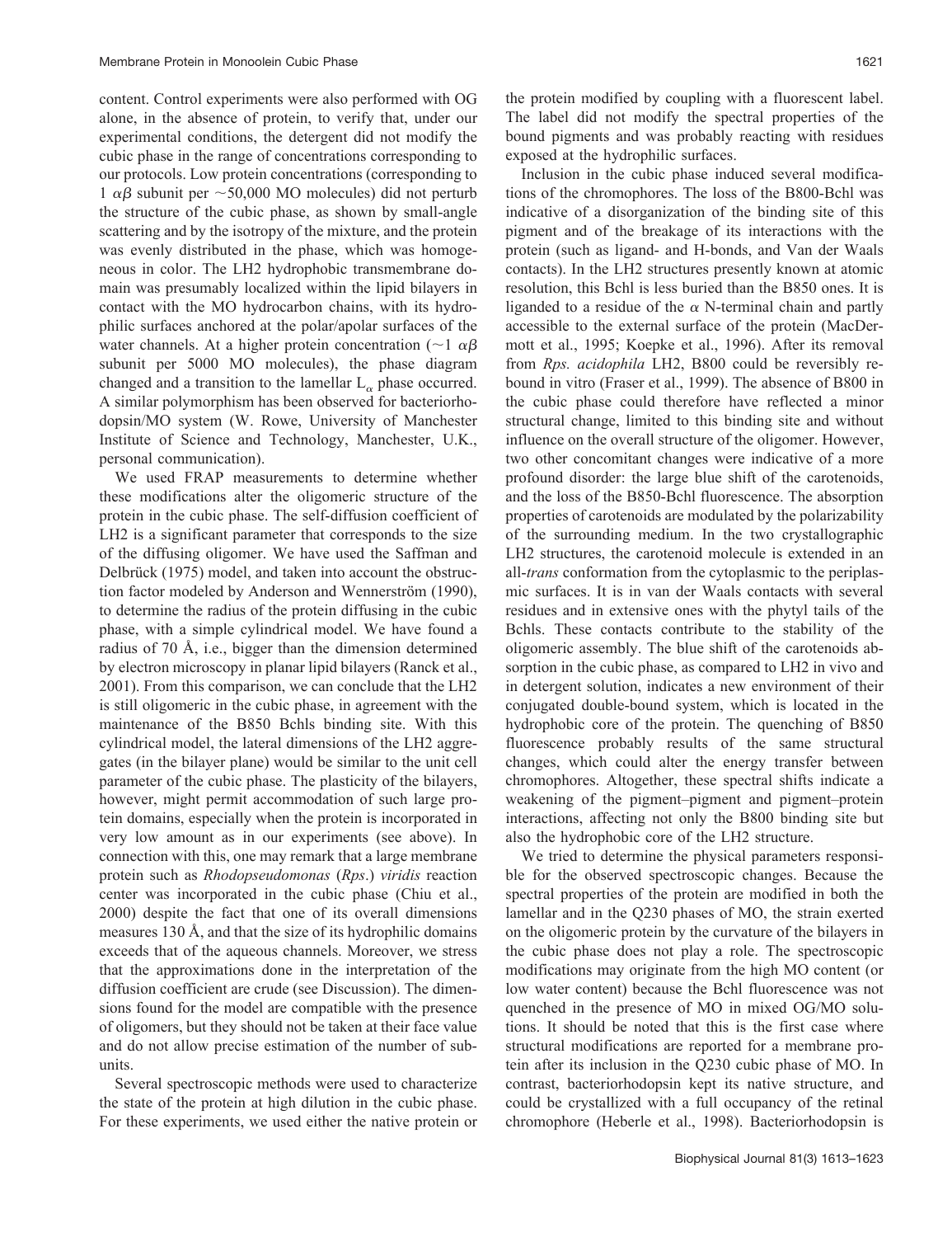known to be extremely stable. Furthermore, it was shown to cocrystallize with its own lipids which excluded direct contacts with MO (Luecke et al., 1999; Nollert et al., 1999). Recently, halorhodopsin and two bacterial reaction centers were successfully crystallized in the cubic phase, as judged by their x-ray diffraction patterns (Chiu et al., 2000). In the same work, microcrystals of *Rps. acidophila* LH2 were also grown from the cubic phase, but their quality was not sufficient for an x-ray study. It would be interesting to determine the spectroscopic properties of these LH2 crystals. A comparison with our results would indicate whether the poor stability in the cubic phase of *Rv. gelatinosus* LH2 is an exceptional case, or whether it is shared by other membrane proteins of the same structural family.

Despite our observations, is it worth undertaking crystallization of this protein from the cubic phase? The cubic phase mainly provides a matrix and the crystal growth occurs out of the phase (Caffrey, 2000). One could argue that, even if the protein had adopted an intermediate structure within the cubic phase, it could come back to its native state during its crystallization. From this point of view, this LH2 would be a good test for this hypothesis. However, this crystallization would be challenging, because renaturation of the protein would require putting back all the lost B800 chromophores in their binding site, probably at the expense of added free Bchl. Incomplete binding would result in protein microheterogeneities, a feature known to interfere with crystal growth (Lorber and Giegé, 1999).

Other bicontinuous mesophases should also be considered as potential matrices for transmembrane protein crystallization, such as the sponge-like phases (Strey et al., 1990). The sponge-like phase consists of an unordered multiconnected bilayer of surfactant (possibly with cosurfactant) separating water into two distinct spaces. This isotropic phase is highly hydrated and not as viscous as the cubic phase and thus easier to handle. However, the high concentration of surfactant or cosurfactant might be a factor of protein denaturation.

The authors would like to thank Martin Caffrey for his advice, M. Waks for careful reading, Jose´ Quintas for his help in building the mixing device, and Mrs M.C. Gonnet for her help in biochemical preparations. We are grateful to Mark Chiu and William Rowe for sharing results before publication, and to Bernadette Arnoux, Stephen Hyde, Sophie Cribier, and the reviewers for helpful comments.

This work was supported in part by a grant from the Centre National de la Recherche Scientifique (Programme Physique et Chimie du Vivant). N.T. acknowledges partial financial support from the Société de Secours des Amis des Sciences.

#### **REFERENCES**

- Ai, X., and M. Caffrey. 2000. Membrane protein crystallization in lipidic mesophases: detergent effects. *Biophys. J.* 79:394 – 405.
- Anderson, D. M., and H. Wennerström. 1990. Diffusion in bicontinuous cubic phases, L3 phase and microemulsions. *J. Phys. Chem.* 94: 8683– 8694.
- Bandilla, M., B. Ucker, M. Ram, I. Simonin, E. Gelhaye, G. McDermott, R. J. Cogdell, and H. Scheer. 1998. Reconstitution of the B800 bacteriochlorophylls in the peripheral light harvesting complex B800 – 850 of Rhodobacter sphaeroides 2.4.1 with BChl a and modified (bacterio) chlorophylls. *Biochim. Biophys. Acta.* 1364:390-402.
- Berne, B. J., and R. Pecora. 1976. Dynamic Light Scattering with Applications to Chemistry, Biology and Physics. John Wiley and Sons, Inc., New York.
- Briggs, J., H. Chung, and M. Caffrey. 1996. The temperature-composition phase diagram and mesophase structure characterization of the monoolein/water system. *J. Phys. II France.* 6:723–751.
- Brunisholz, R. A., F. Suter, and H. Zuber. 1994. Structural and spectral characterization of the antenna complexes of *Rhodocyclus gelatinosus*. Indications of a hairpin-like-arranged antenna apoprotein with an unusually high alanine content. *Eur. J. Biochem.* 222:667–675.
- Caffrey, M. 1987. Kinetics and mechanism of transitions involving the lamellar, cubic, inverted hexagonal, and fluid isotropic phases of hydrated monoacylglycerides monitored by time-resolved X-ray diffraction. *Biochemistry.* 26:6349 – 6363.
- Caffrey, M. 2000. A lipid's eye view of membrane protein crystallization in mesophases. *Curr. Opin. Struct. Biol.* 10:486-497.
- Cheng, A., B. Hummel, H. Qiu, and M. Caffrey. 1998. A simple mechanical mixer for small viscous lipid-containing samples. *Chem. Phys. Lipids.* 95:11–21.
- Chiu, M. L., P. Nollert, M. C. Loewen, H. Belrhali, E. PebayPeroula, J. P. Rosenbusch, and E. M. Landau. 2000. Crystallization in cubo: general applicability to membrane proteins. *Acta Cryst. D.* 56:781–784.
- Cribier, S., A. Gulik, P. Fellman, R. Vargas, P. F. Devaux, and V. Luzzati. 1993. Cubic phases of lipid-containing systems. A translational diffusion study by fluorescence recovery after photobleaching. *J. Mol. Biol.* 229: 517–525.
- Eriksson, P. O., and G. Lindblöm. 1993. Lipid and water diffusion in bicontinuous phases measured by NMR. *Biophys. J.* 64:129 –136.
- Evans, G. T., and C. P. James. 1983. Self-diffusion coefficient for Brownian particles. *J. Chem. Phys.* 79:5553–5557.
- Fragata, M., S. Ohnishi, K. Asada, T. Ito, and M. Takahashi. 1984. Lateral diffusion of plastocyanin in multilamellar mixed-lipid bilayers studied by fluorescence recovery after photobleaching. *Biochemistry.* 23: 4044 – 4051.
- Fraser, N. J., P. J. Dominy, B. Ucker, I. Simonin, H. Scheer, and R. J. Cogdell. 1999. Selective release, removal, and reconstitution of bacteriochlorophyll a molecules into the B800 sites of LH2 complexes from *Rhodopseudomonas acidophila* 10050. *Biochemistry.* 38:9684 –9692.
- Freer, A., S. Prince, K. Sauer, M. Papiz, A. Hawthornwaite-Lawless, G. McDermott, R. Cogdell, and N. W. Isaacs. 1996. Pigment–pigment interactions and energy transfer in the antenna complex of the photosynthetic bacterium *Rhodopseudomonas acidophila*. *Structure.* 4:449 – 462.
- Gall, A., N. J. Fraser, M. C. Bellisent-Funel, H. Scheer, B. Robert, and R. J. Cogdell. 1999. Bacteriochlorin–protein interactions in native B800 –B850, B800 deficient and B800-Bchlap-reconstituted complexes from *Rhodopseudomonas acidophila*, strain 10050. *FEBS Lett.* 449: 269 –272.
- Guinier, A. 1952. X-ray Crystallographic Technology. Hilger and Watts Ltd, London.
- Heberle, J., G. Buldt, E. Koglin, J. P. Rosenbusch, and E. M. Landau. 1998. Assessing the functionality of a membrane protein in a threedimensional crystal. *J. Mol. Biol.* 281:587–592.
- Hyde, S., K. Anderson, Z. Blum, T. Landh, S. Lidin, and B. W. Ninham. 1997. The Language of Shape. Elsevier, Amsterdam.
- Jirsakova, V. 1995. Caractérisation structurale et fonctionnelle des antennes collectrices de lumière de la bactérie pourpre *Rubrivivax gelatinosus*. Doctoral dissertation, Université de Paris-Sud, Orsay, France.
- Jirsakova, V., F. Reiss-Husson, and J. L. Ranck. 1996a. Oligomeric state of the light-harvesting complexes B800 – 850 and B875 from purple bacterium *Rubrivivax gelatinosus* in detergent solution. *Biochim. Biophys. Acta.* 1277:150 –160.